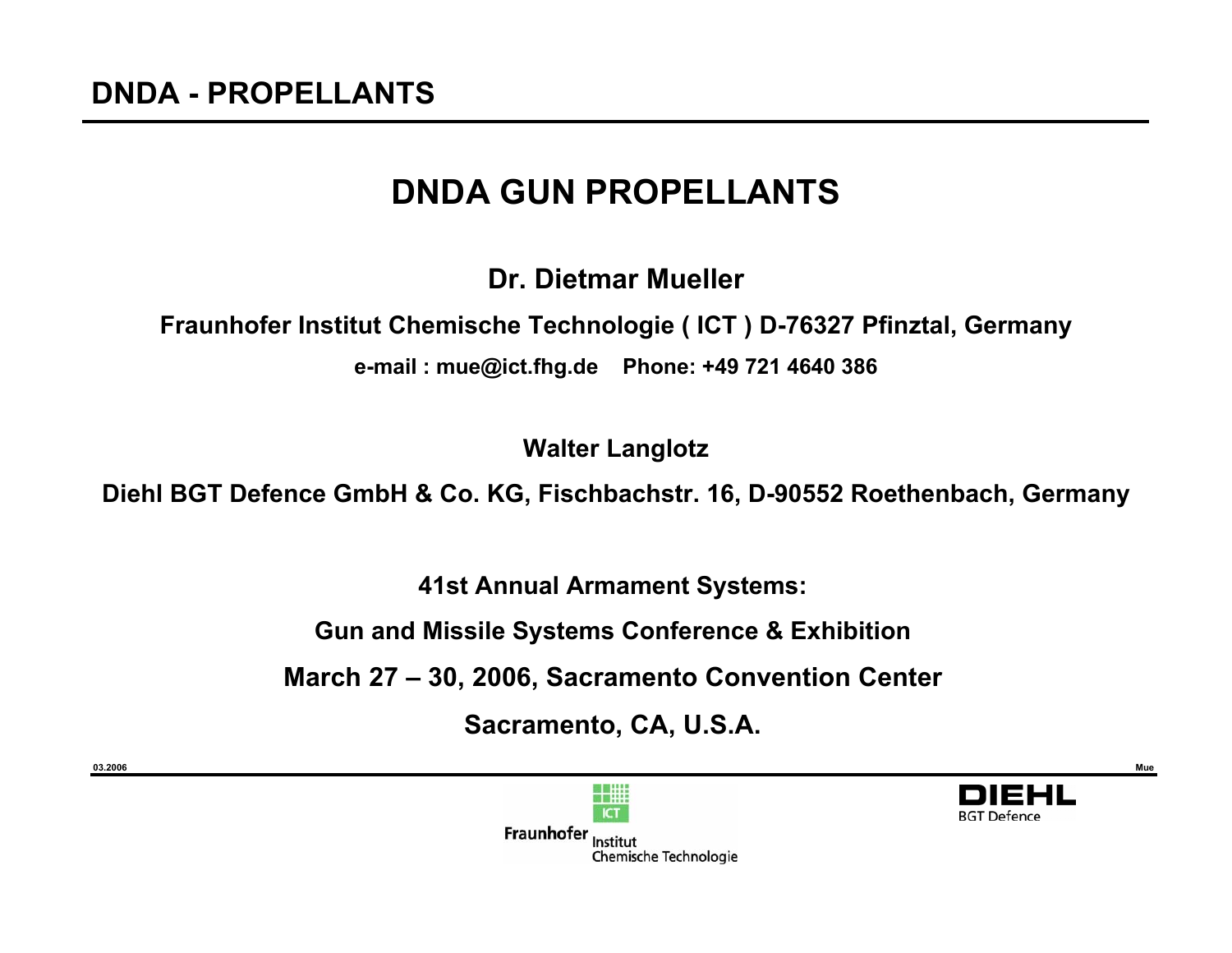## **Content**

- ♦ **Processing Technologies**
- ♦ **DNDA Gun Propellants**
	- **●Temperature behaviour**
	- **●Influence of the Processing Technology**
	- **●Sensitivity datas**
	- **●ARC**
	- **●Longterm Stability**
	- **●Closed Bomb Tests**
	- **●Gun Test Firing**
- ♦ **Results & Conclusion**

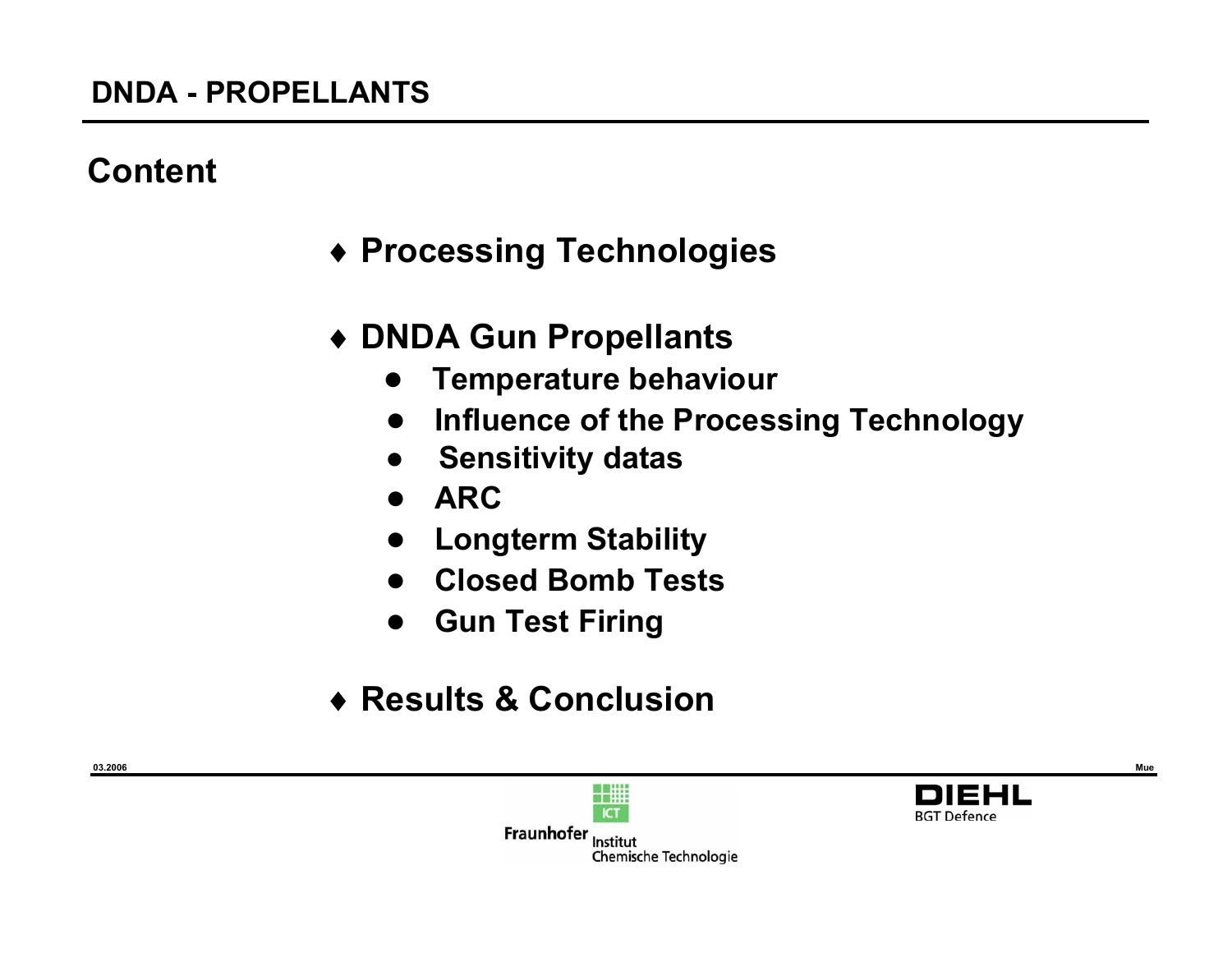# **Batch - Process using Duplex Mixer**

#### **Solvent Process**







**BGT Defence**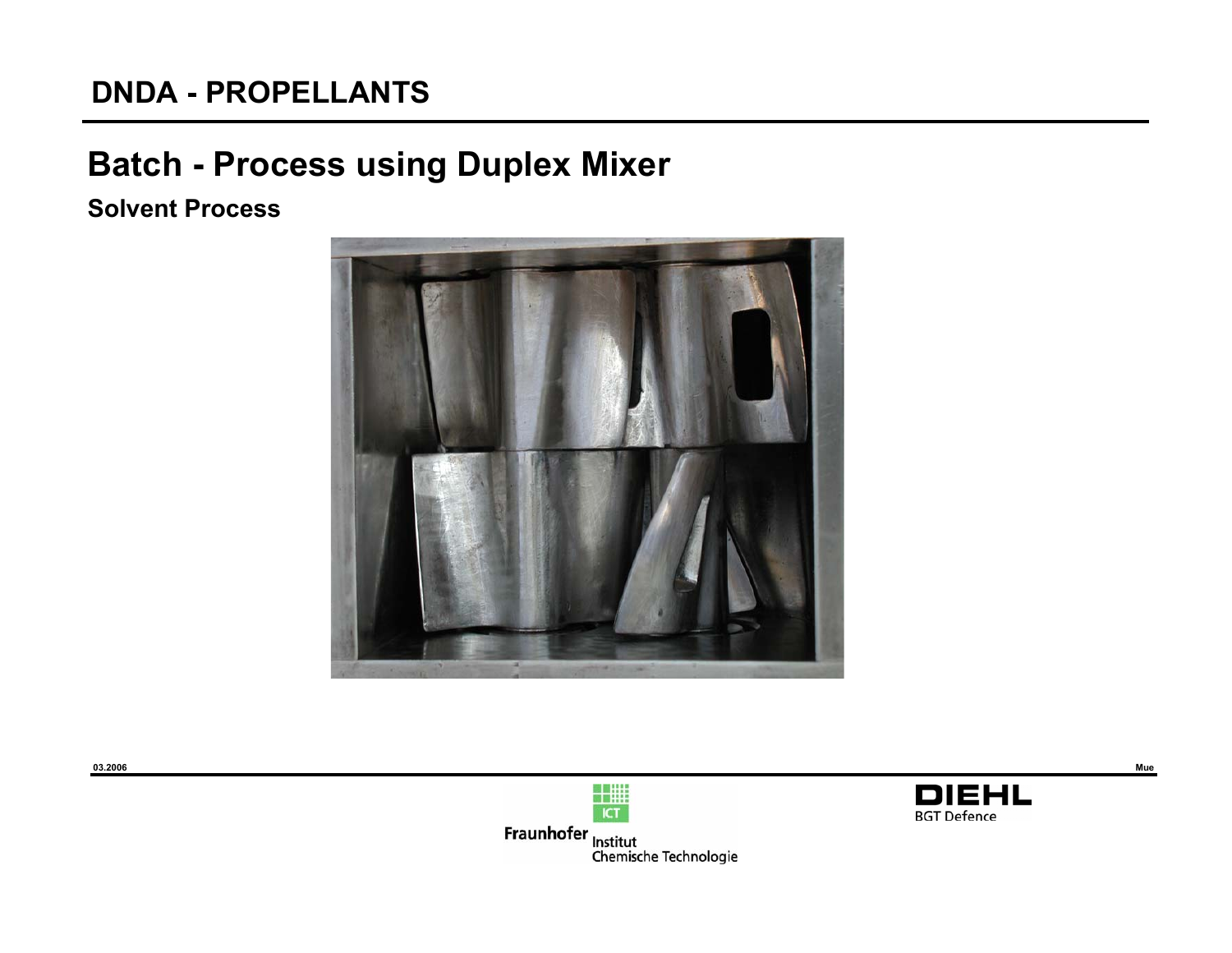## **Continous Shear Roller Process**

**Process for waterwet Paste**





**Fraunhofer**<br>Chemische Technologie<br>Chemische Technologie



**Mue**

**03.2006**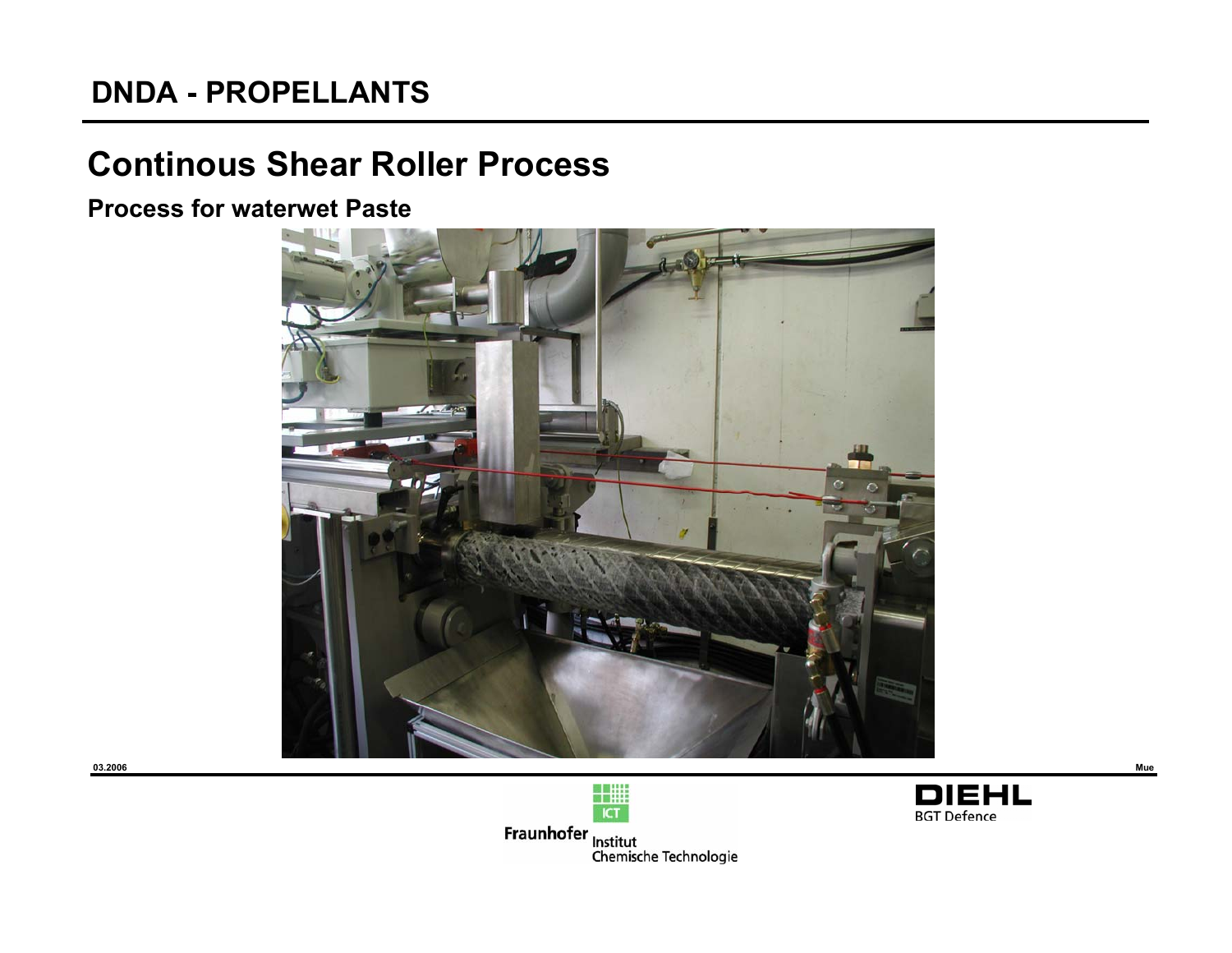## **Twin - Screw Extruder Process**



Chemische Technologie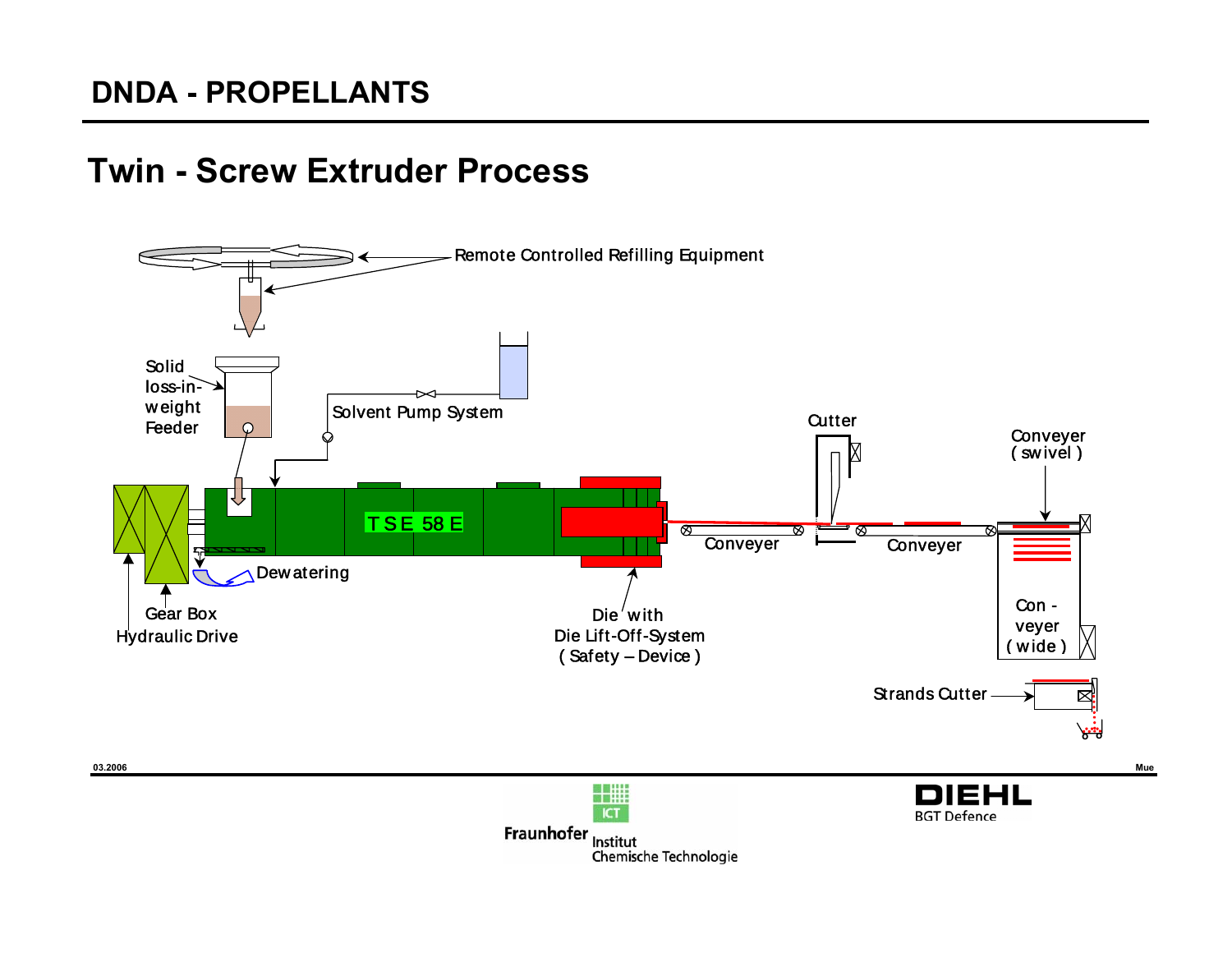# **Temperature behaviour of gun propellants**

**Max. gas pressure vs propellant temperature**

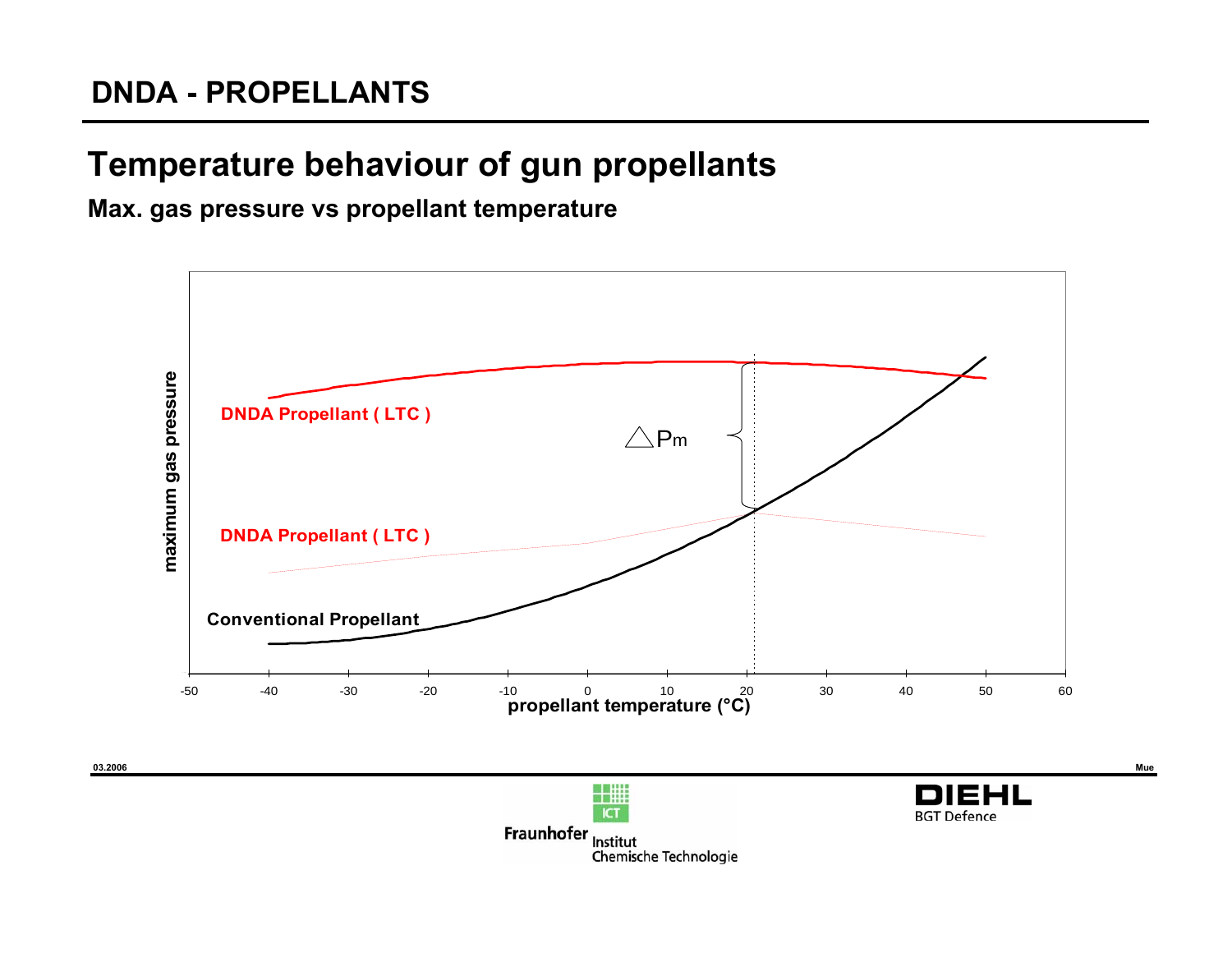#### **Behaviour of DNDA - Propellant at -40°C, +21°C, +50°C in Closed Vessel**







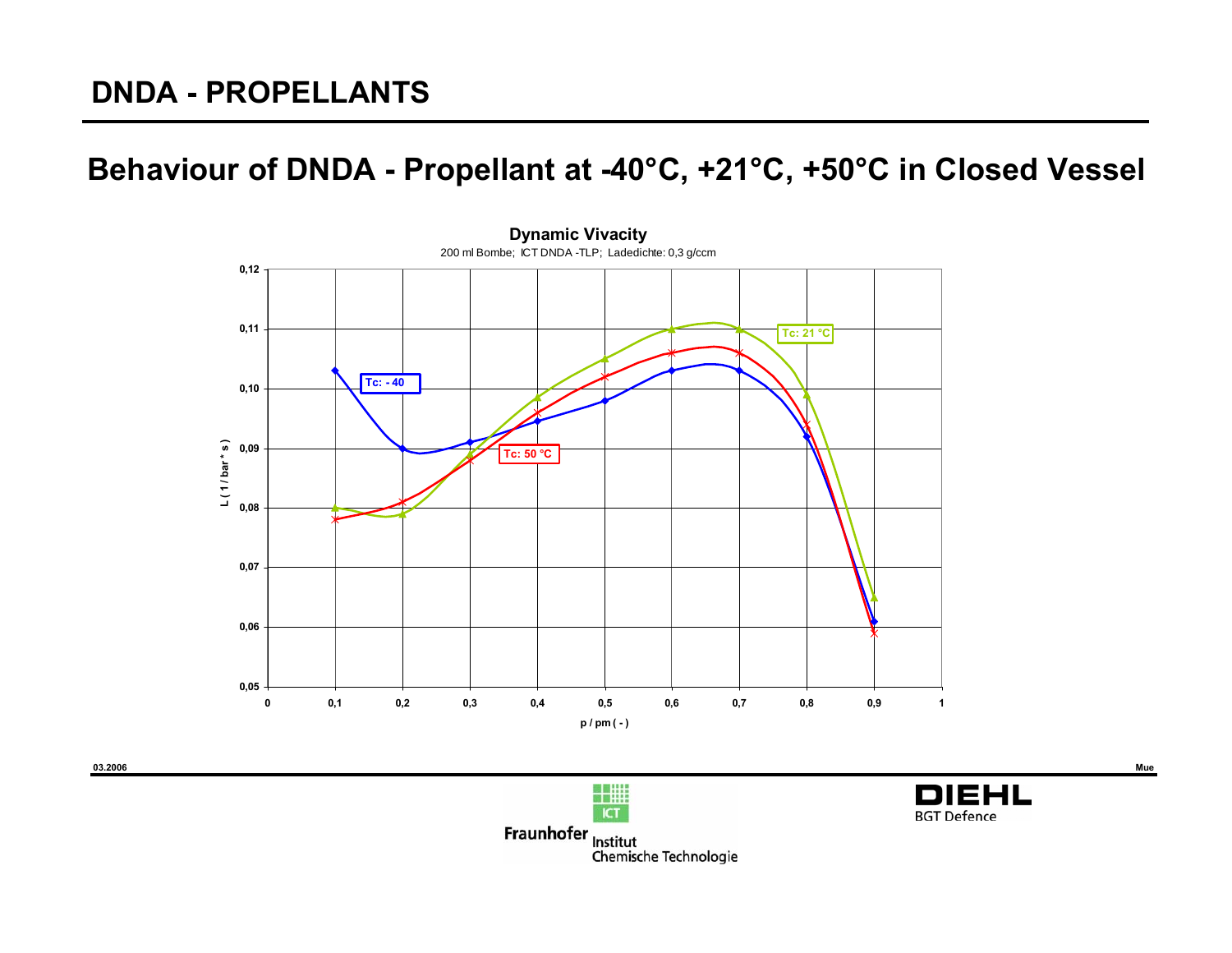#### **Influence of the Processing Technologie / DNDA Propellant**



**Batch - Process Mixer**



**Shear RollerContinous ProcessWaterwet Paste**

#### **Vivacity of the Propellants**

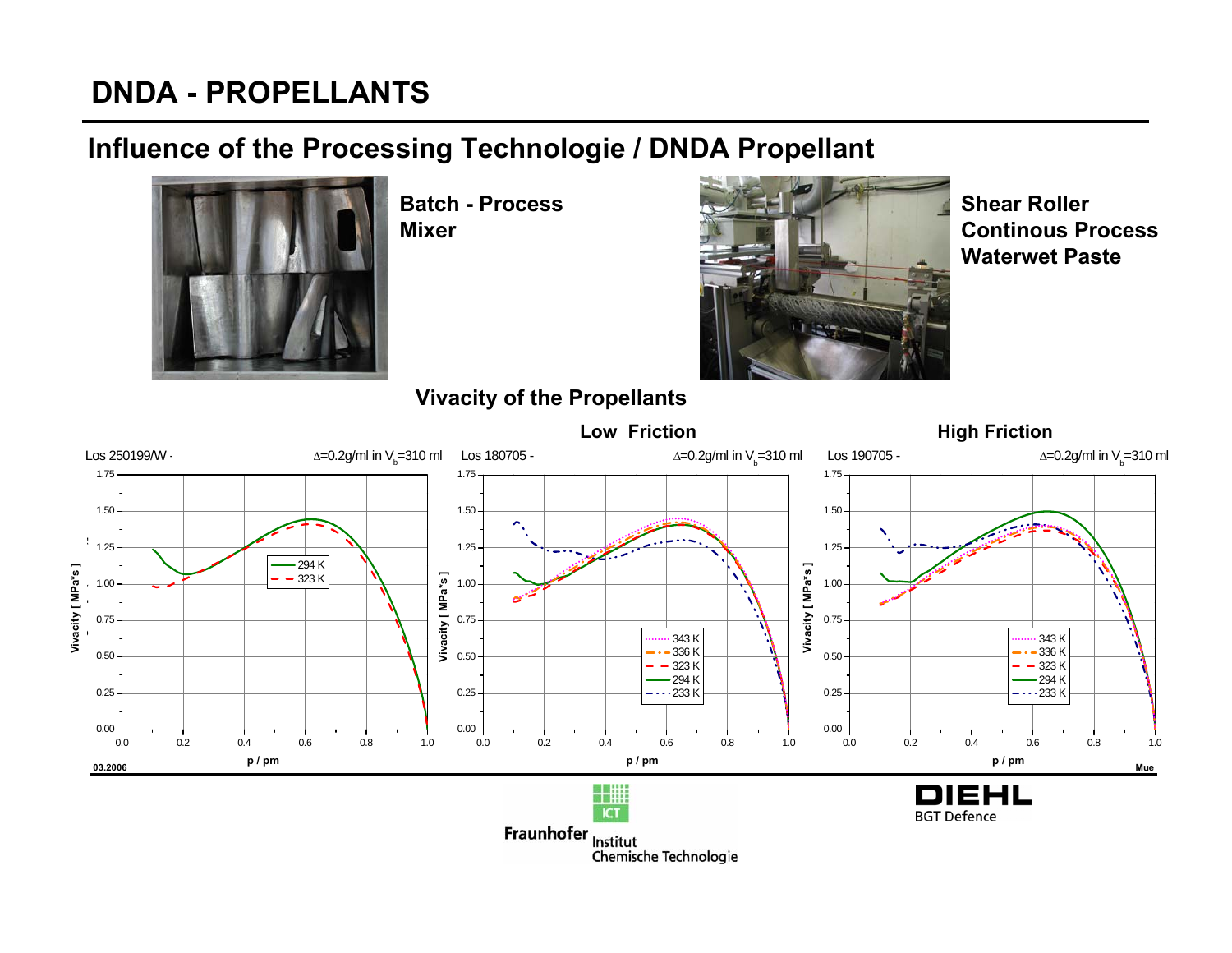

**Influence of the Processing Technology**

Chemische Technologie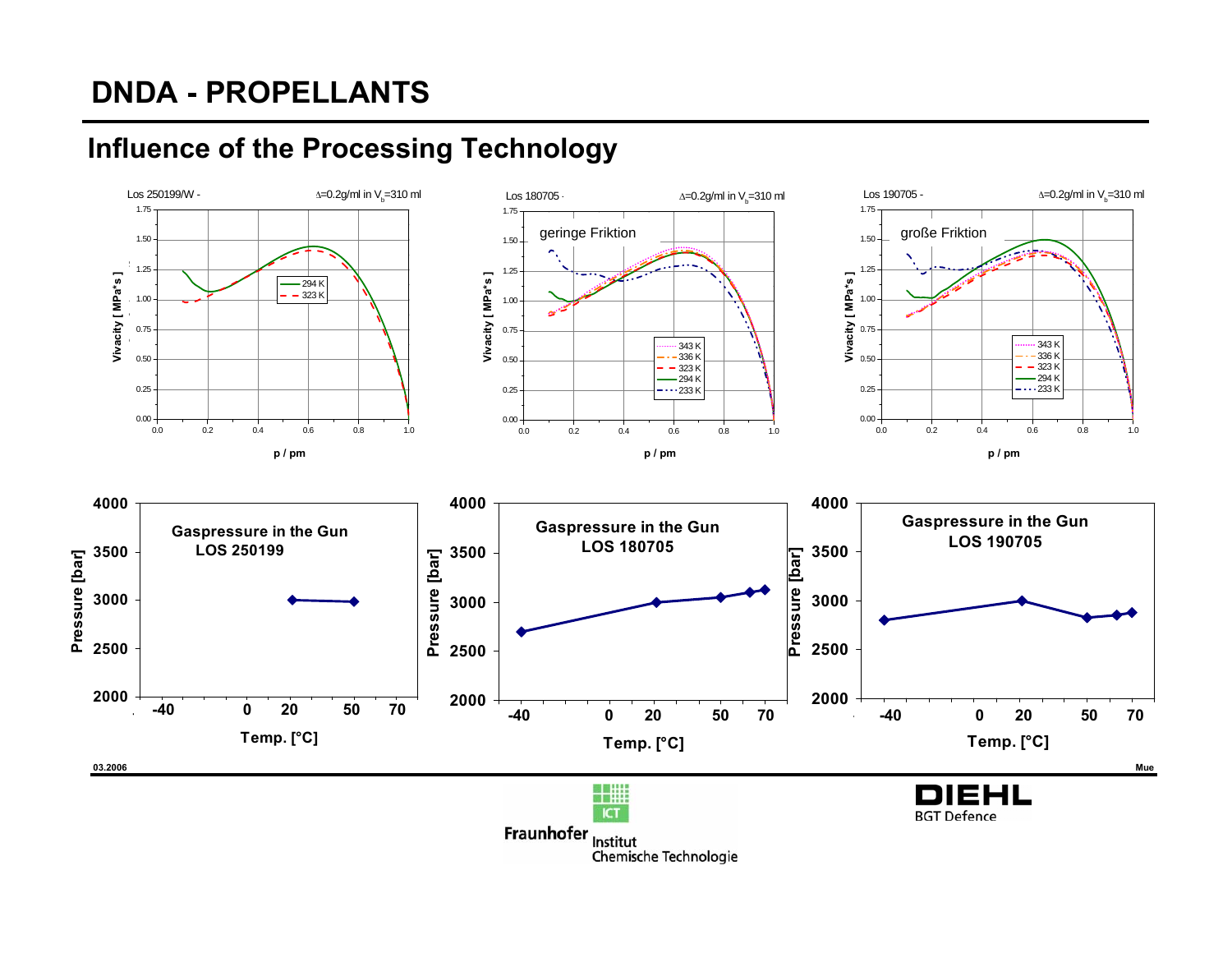## **DNDA Gun Propellants**

z **RDX**

**03.2006**

- $\bullet$ **Binder, Nitrocellulose**
- z **DNDA Plasticizer**
- Â **Plasticizer mixed into the Propellant – Dough**

#### **NO SURFACE COATING**

- ◆ energy density adaptable
- ◆ flame temperature approx. 500 K lower than that of **conventional propellants**

| <b>Formulation</b> | Impetus $(J/g)$                                        | <b>Flame Temp (K)</b> | Mol wt (g/mole)                    |     |
|--------------------|--------------------------------------------------------|-----------------------|------------------------------------|-----|
| A                  | 1080                                                   | 2540                  | 19.4                               |     |
| B                  | 1180                                                   | 2910                  | 20.8                               |     |
| C                  | 1300                                                   | 3390                  | 21.6                               |     |
|                    |                                                        |                       |                                    | Mue |
|                    | <b>ICT</b>                                             |                       | <b>DIEHL</b><br><b>BGT Defence</b> |     |
|                    | <b>Fraunhofer</b><br>Institut<br>Chemische Technologie |                       |                                    |     |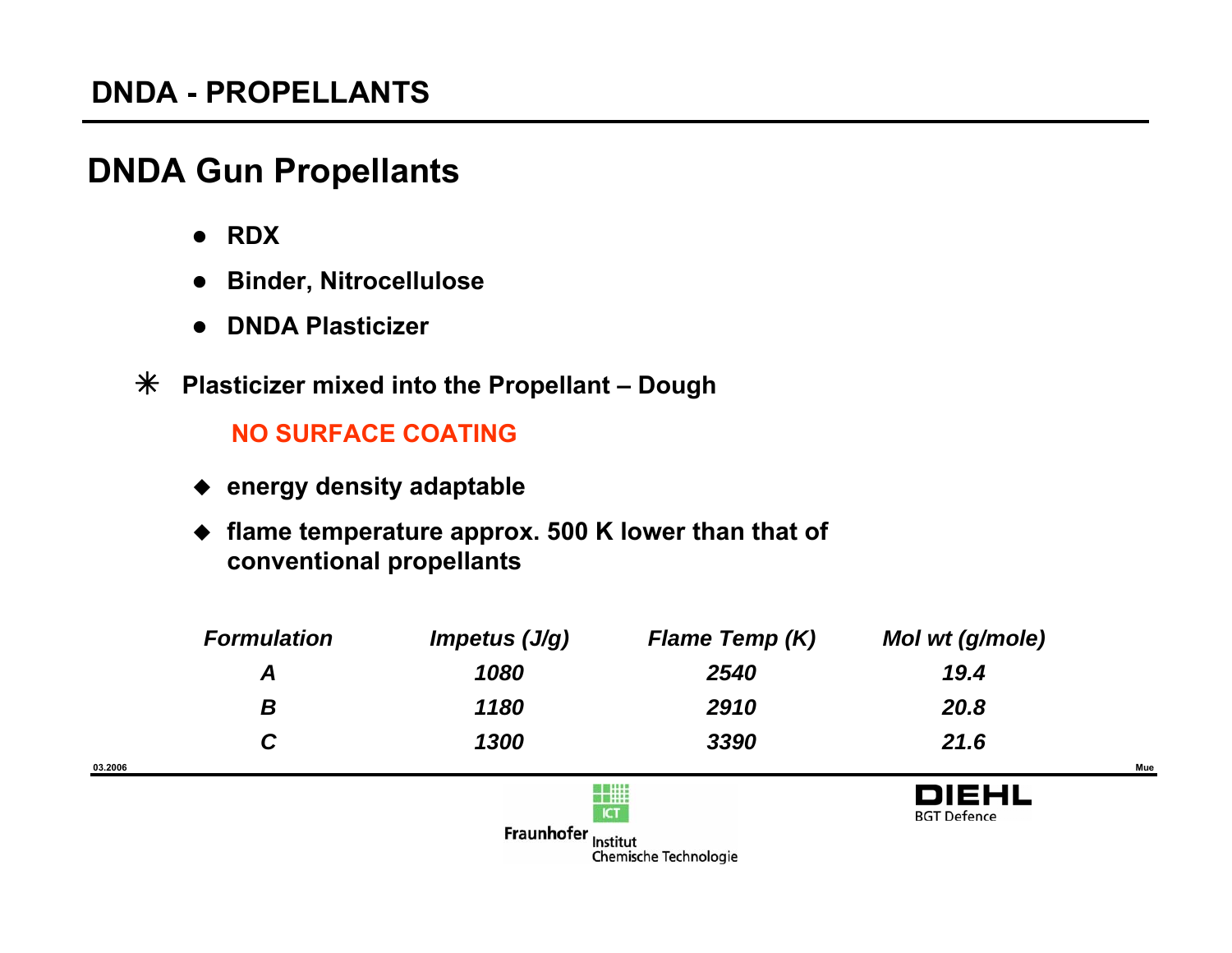## **Safety**

**03.2006**

#### **Safety datas**

| Loss of weight after 18 days     | $< 1.10 \%$         |
|----------------------------------|---------------------|
| Loss of weight after 30 days     | $< 1.65 \%$         |
| <b>Sensitivity to friction</b>   | <b>160 N</b>        |
| <b>Sensitivity to impact</b>     | 4 J                 |
| Ignition temperature             | approx. 200 - 220°C |
| <b>Fast cook off test</b>        | burning             |
| <b>Shaped charge impact test</b> | burning             |
| Cook – off Temp.                 | approx. $205 °C$    |





**Mue**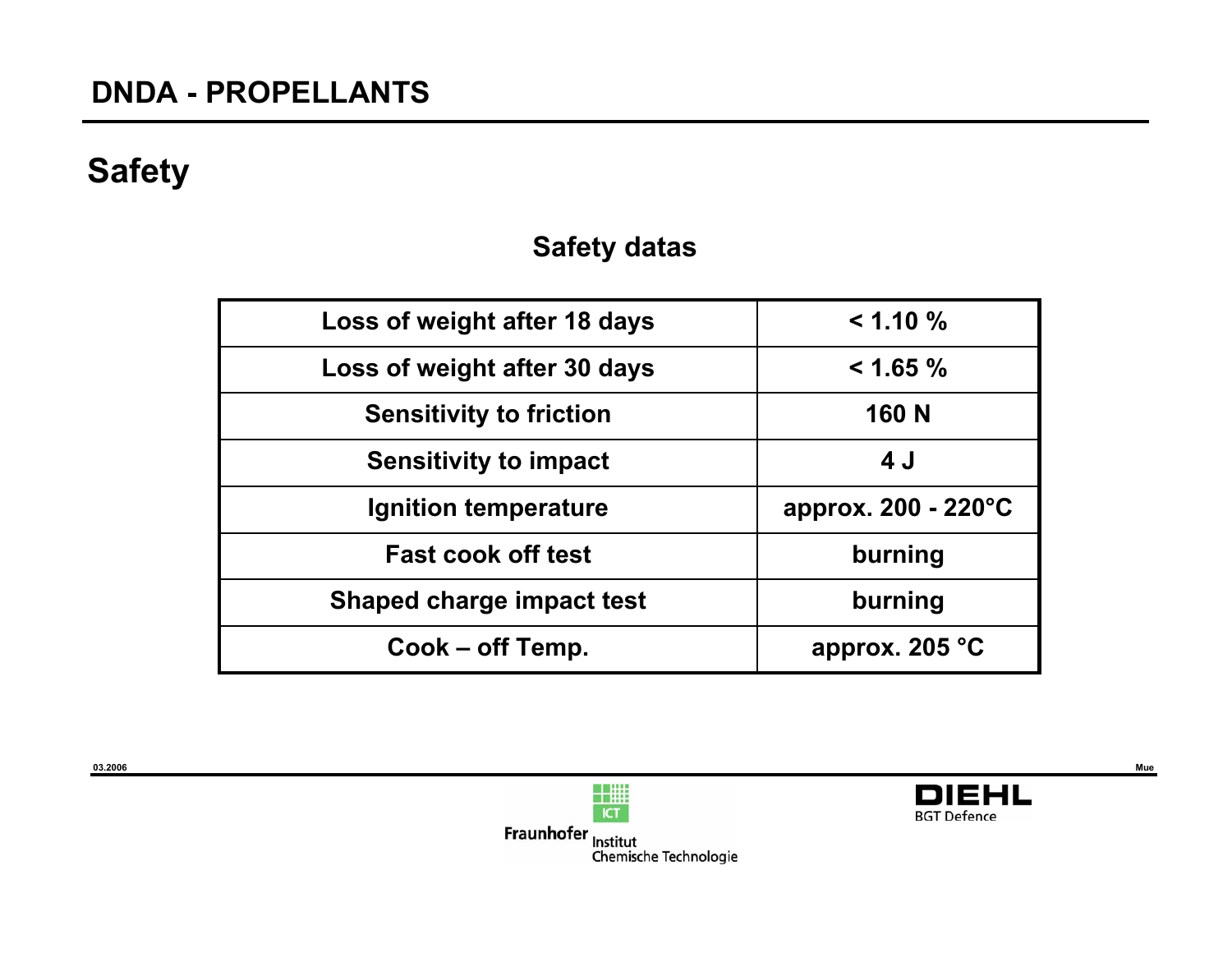# **Viscosity of the DNDA Plasticizer**

#### **Rotational Rheometer Results**

**+ 50 °C 20 mPa\*s + 20 °C 137 mPa\*s Newton Behaviour 0 °C 1532 mPa\*s** 

- **6 °C 5595 mPa\*s**
- **7 °C 6928 mPa\*s Structurally Viscose Behaviour**
- **8 °C 9059 mPa\*s**
- **9 °C 11351 mPa\*s**





Fraunhofer Institut Chemische Technologie

**03.2006**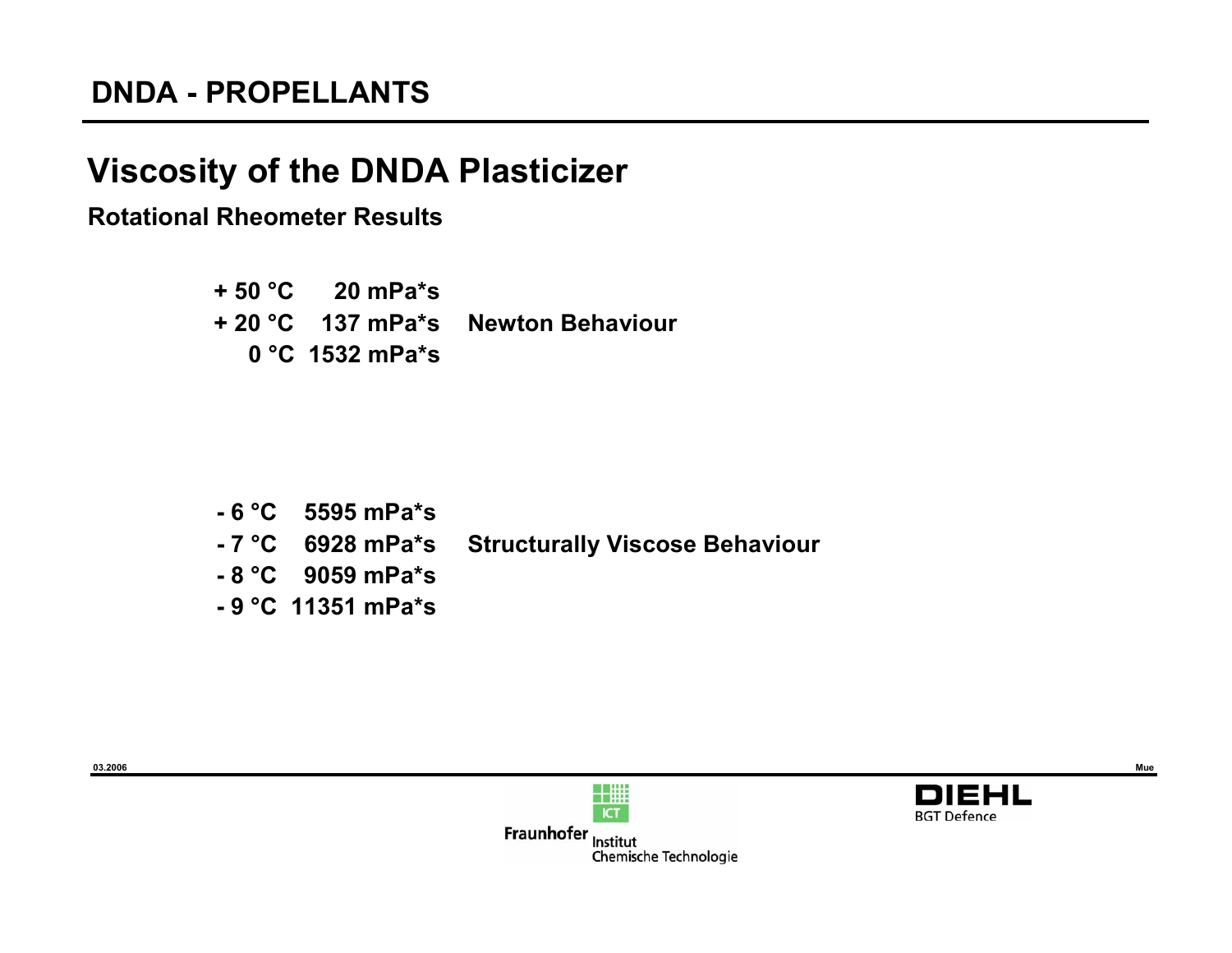# **ARC**

**Accelerating Rate Investigations of DNDA - Propellants compared with CAB-Lova, M30 and Single Base Prop.**

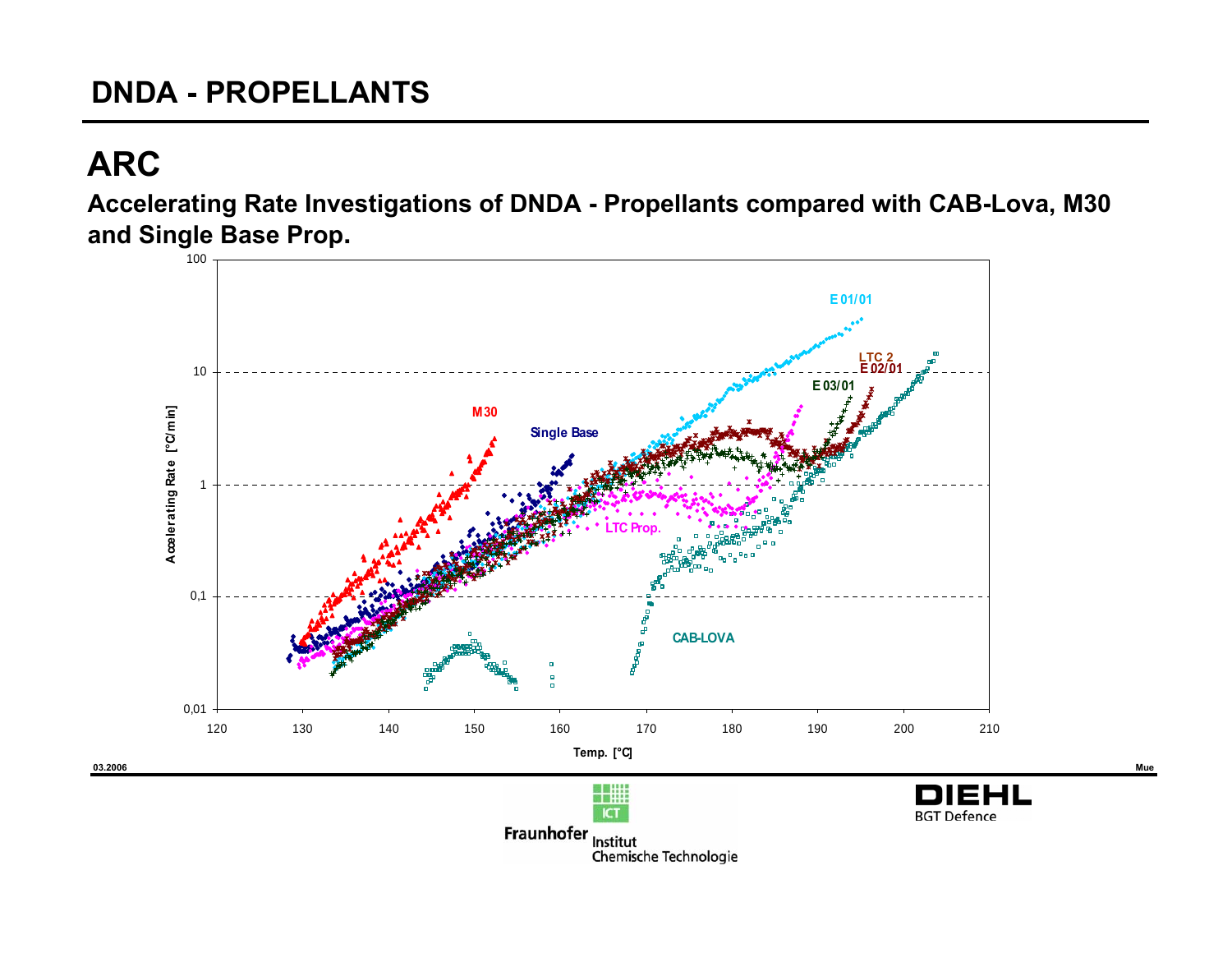#### **ARC**

#### **DNDA compared with NENA**



Accelerating Rate Results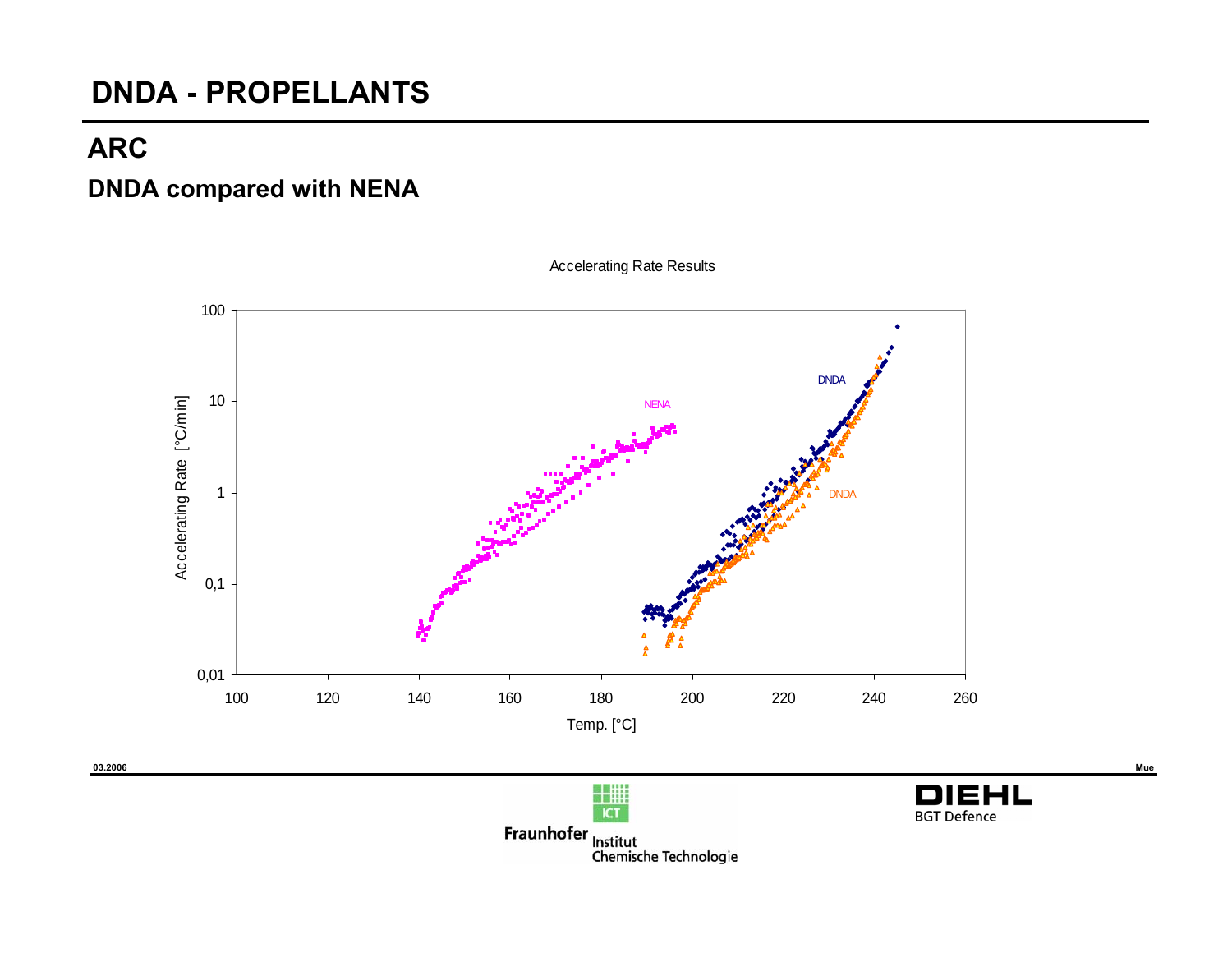## **Shaped Charge Test ( cal. 44 mm )**

**Cartridge cal. 35 mm**





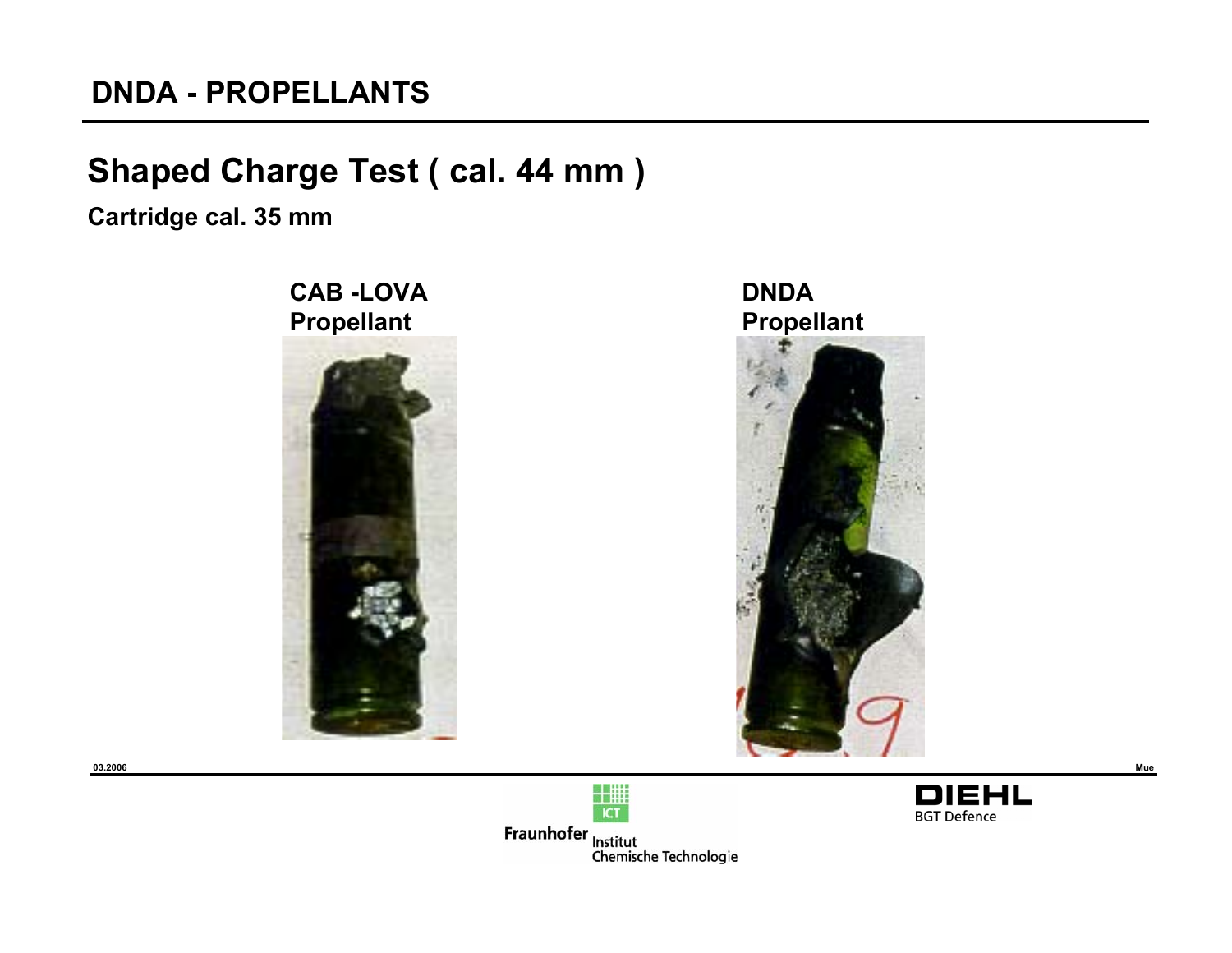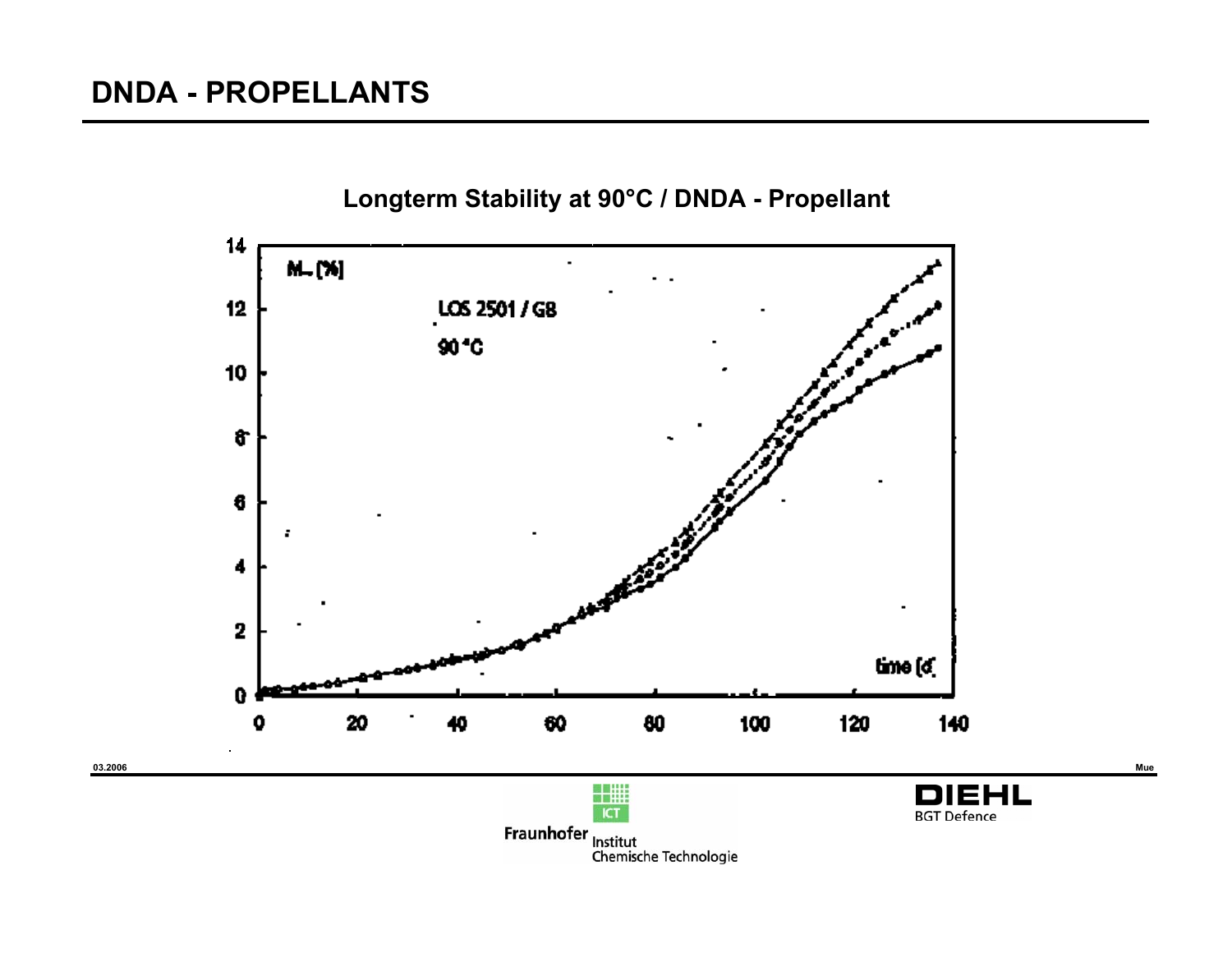## **Longterm Stability of JA2 at 90 °C**

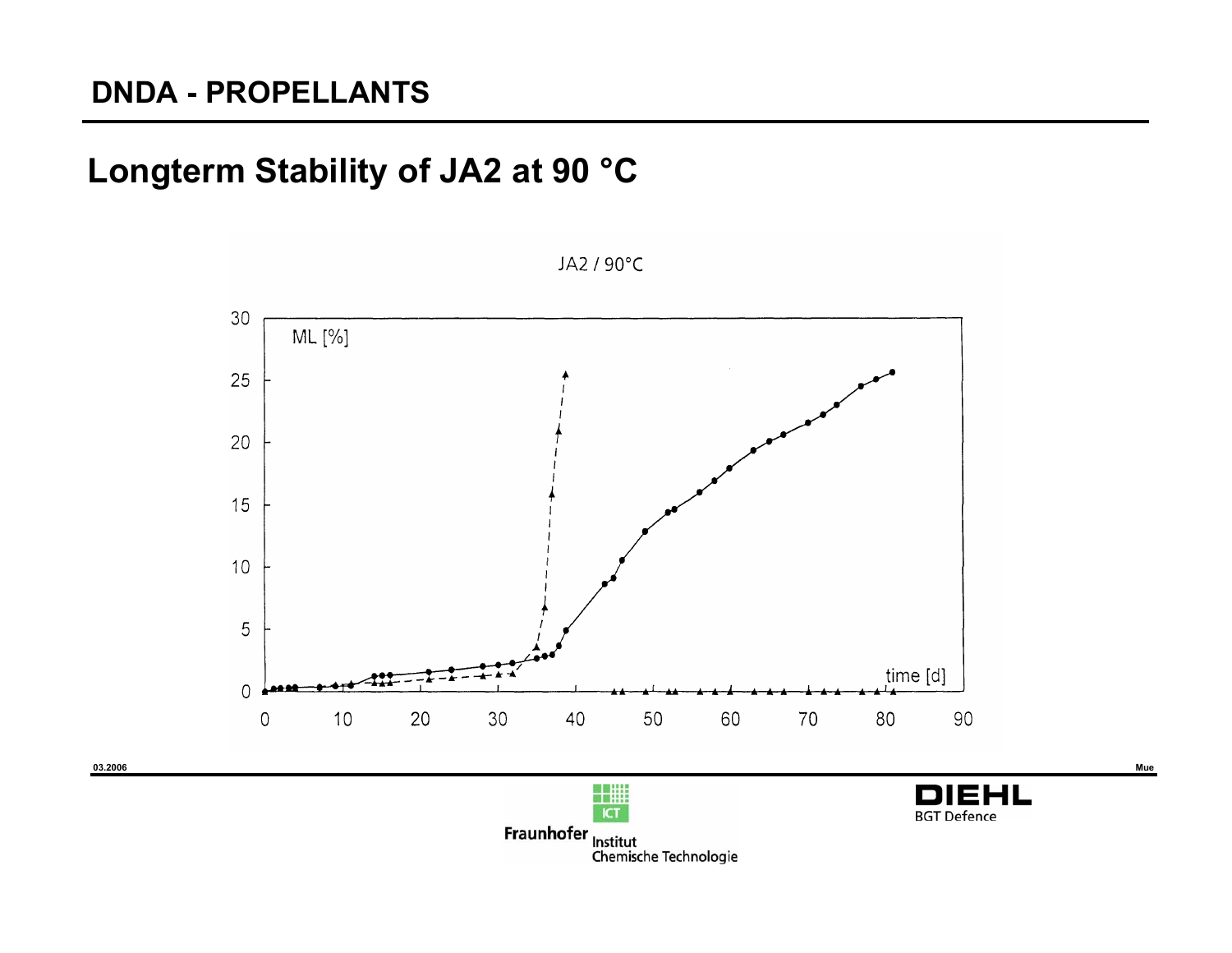# **40 mm Gun Firing Tests of 3 propellants**

**from -40 °C till +50 °C**

**03.2006**

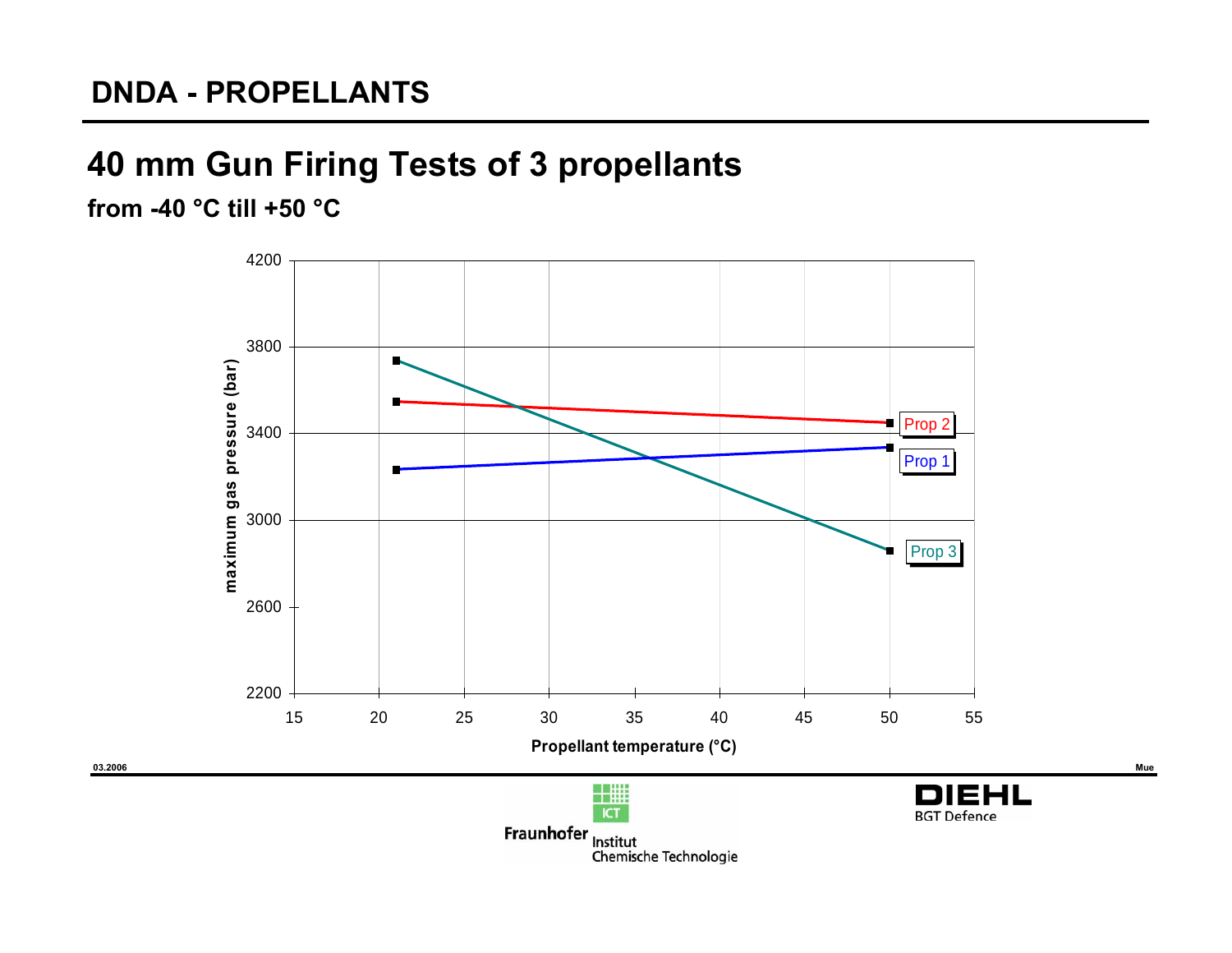# **40 mm Gun Firing Tests**

#### **Temperature behaviour unaffected by loading density and pressure level**



**Fraunhofer**<br>Chemische Technologie<br>Chemische Technologie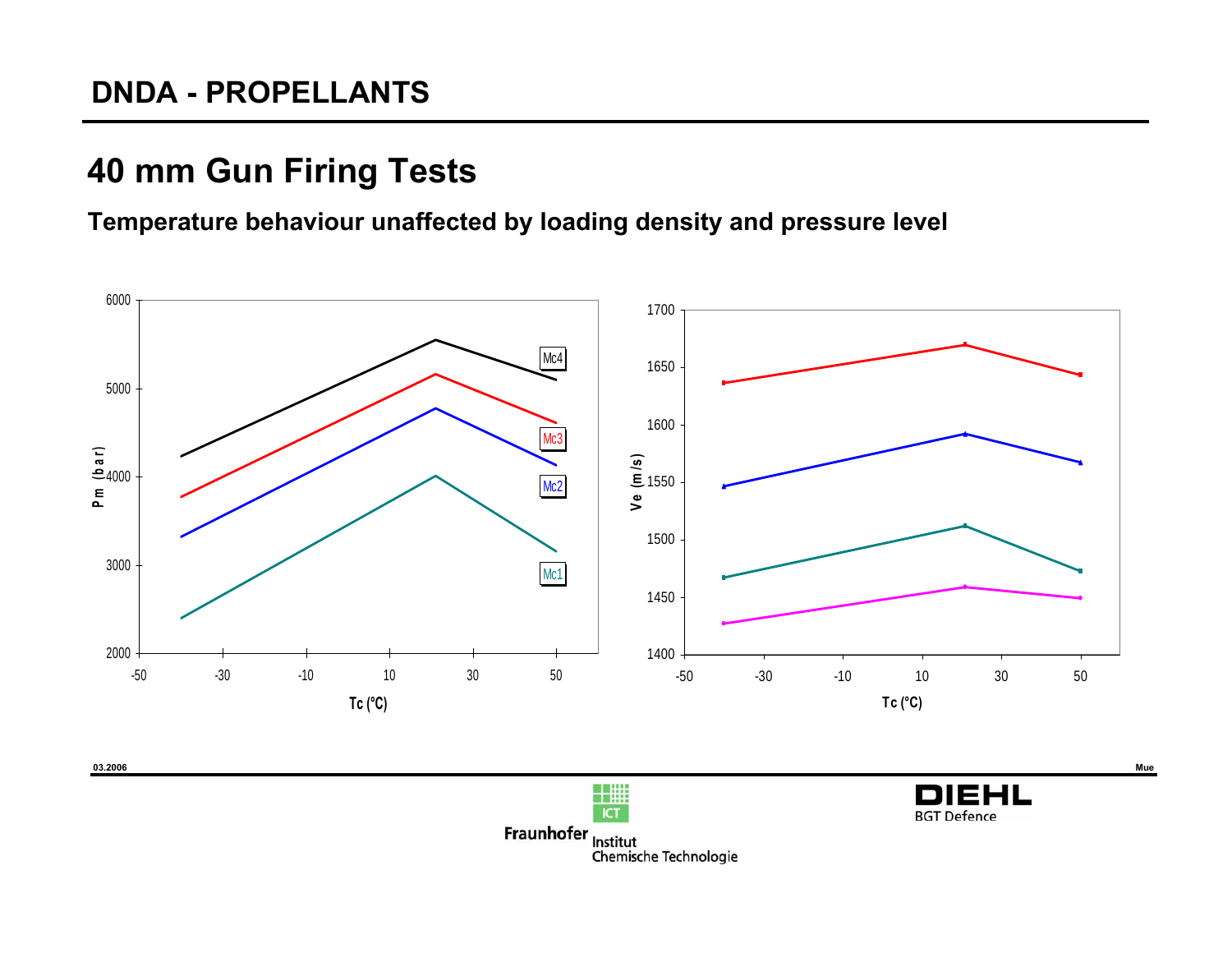## **75 mm Scale model gun derived from 120 mm tank gun**

- ♦**based on interior ballistic similary laws**
- ♦**less cost ( combustible paper case, less propellant mass )**







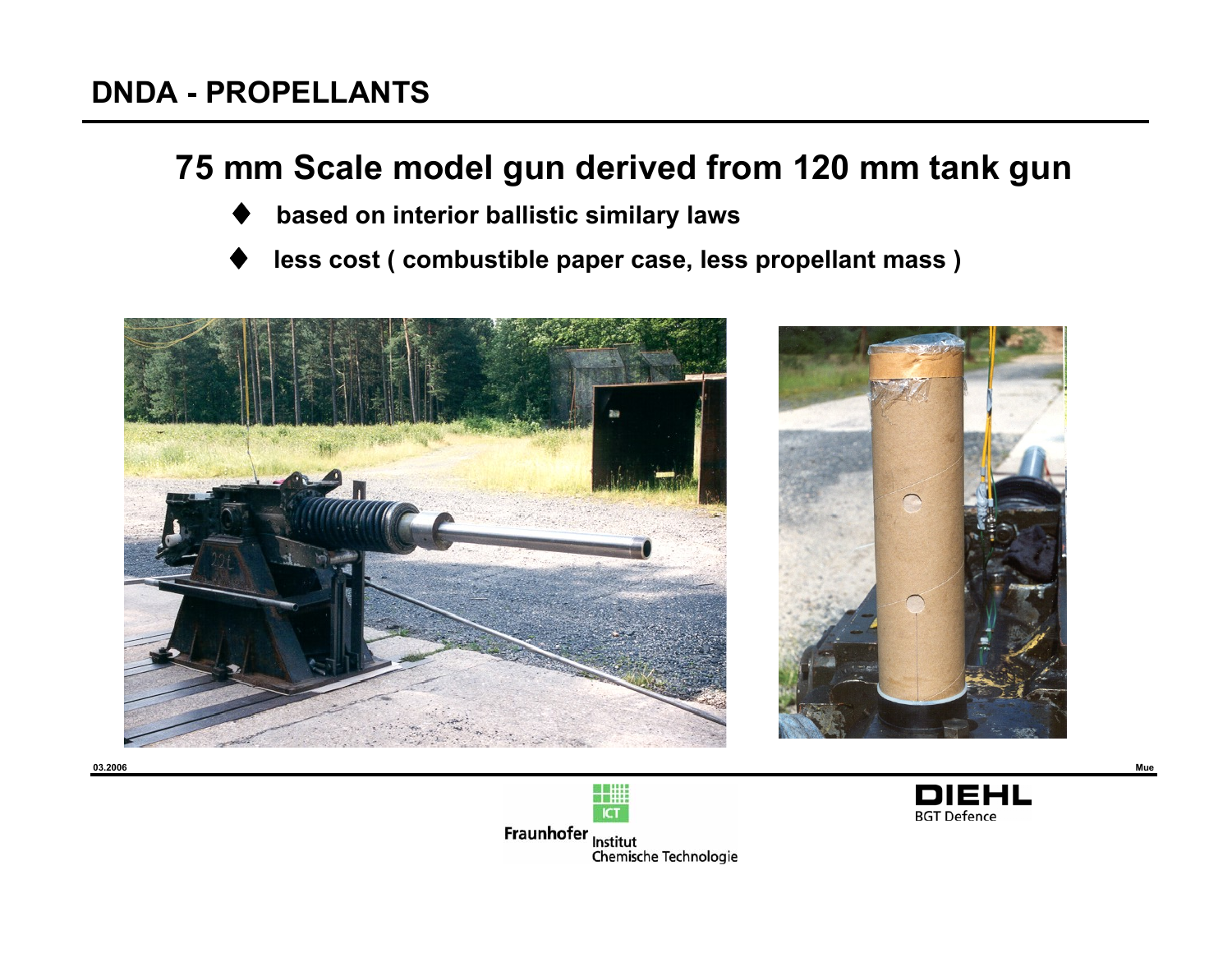## **Test Firing in 75 mm cal. Model Gun**

**Optimized Propellant for firing at 21°C Gaspressure vs Temp.**

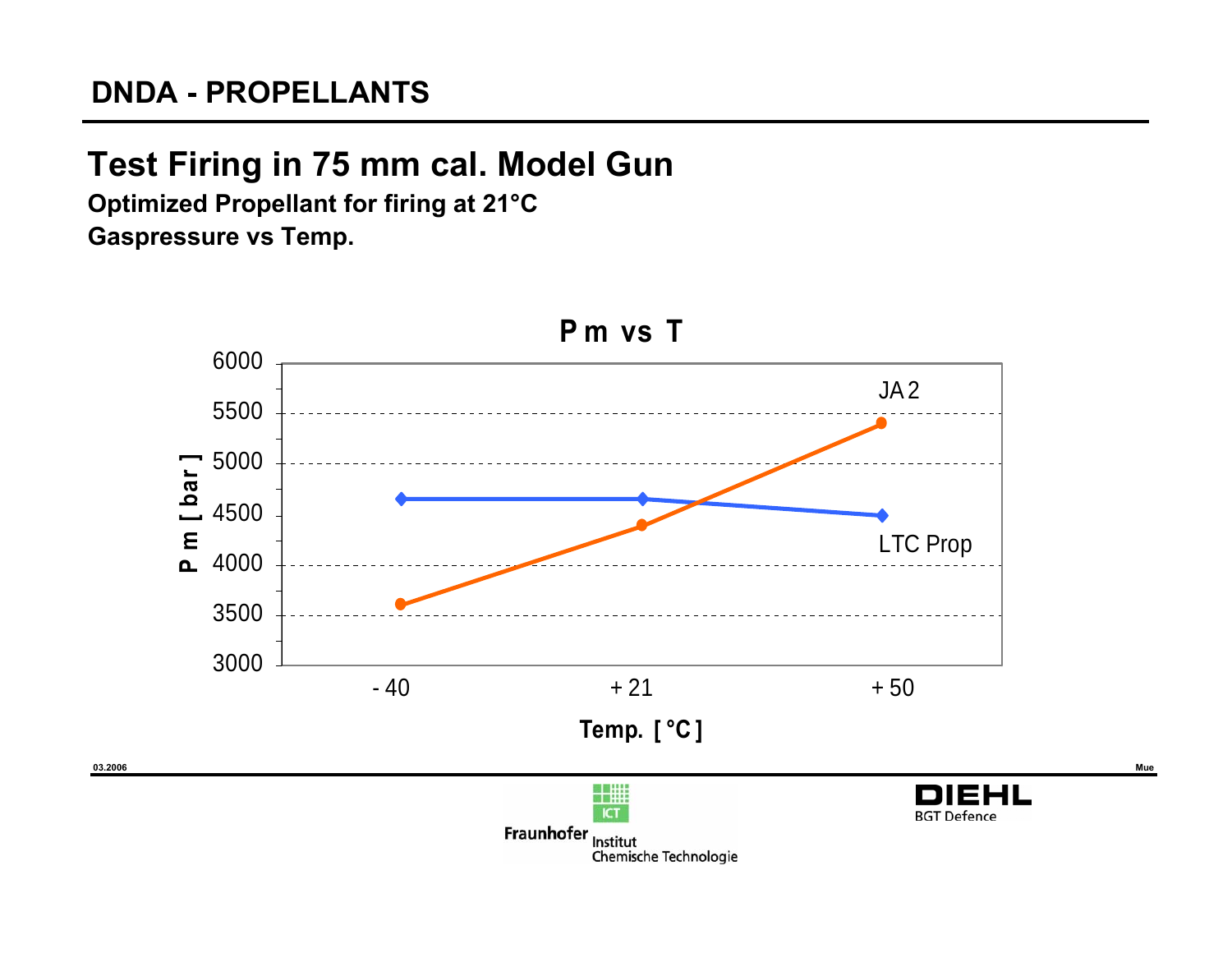# **Test Firing in 75 mm cal. Model Gun**

**Optimized Propellant for firing at 21°C**

**Muzzle velocity vs Temp.**

**Muzzle velocity of LTC Propellant same at 21°C like JA2**

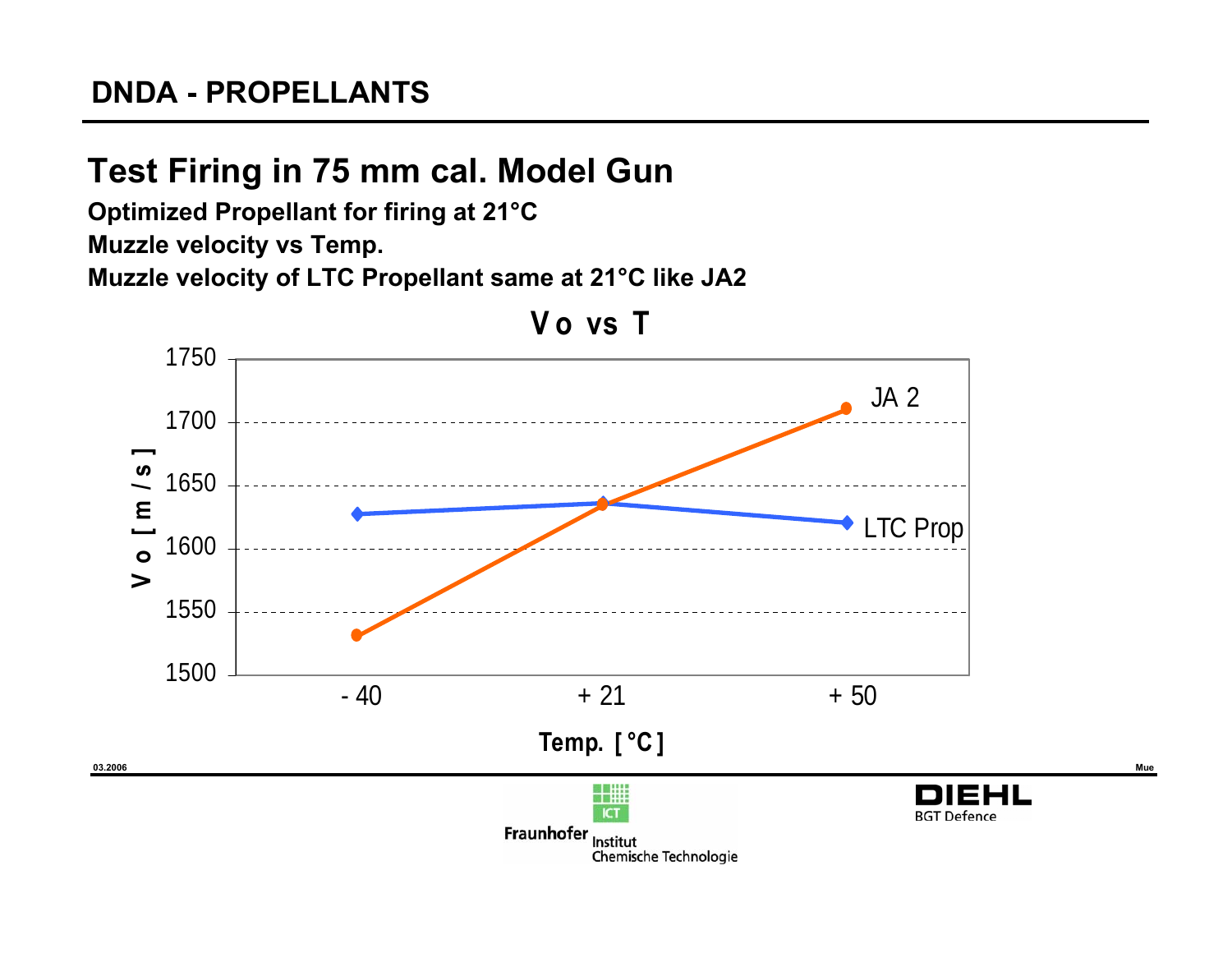## **Erosivity of LTC - Propellants and Conventional Propellants**